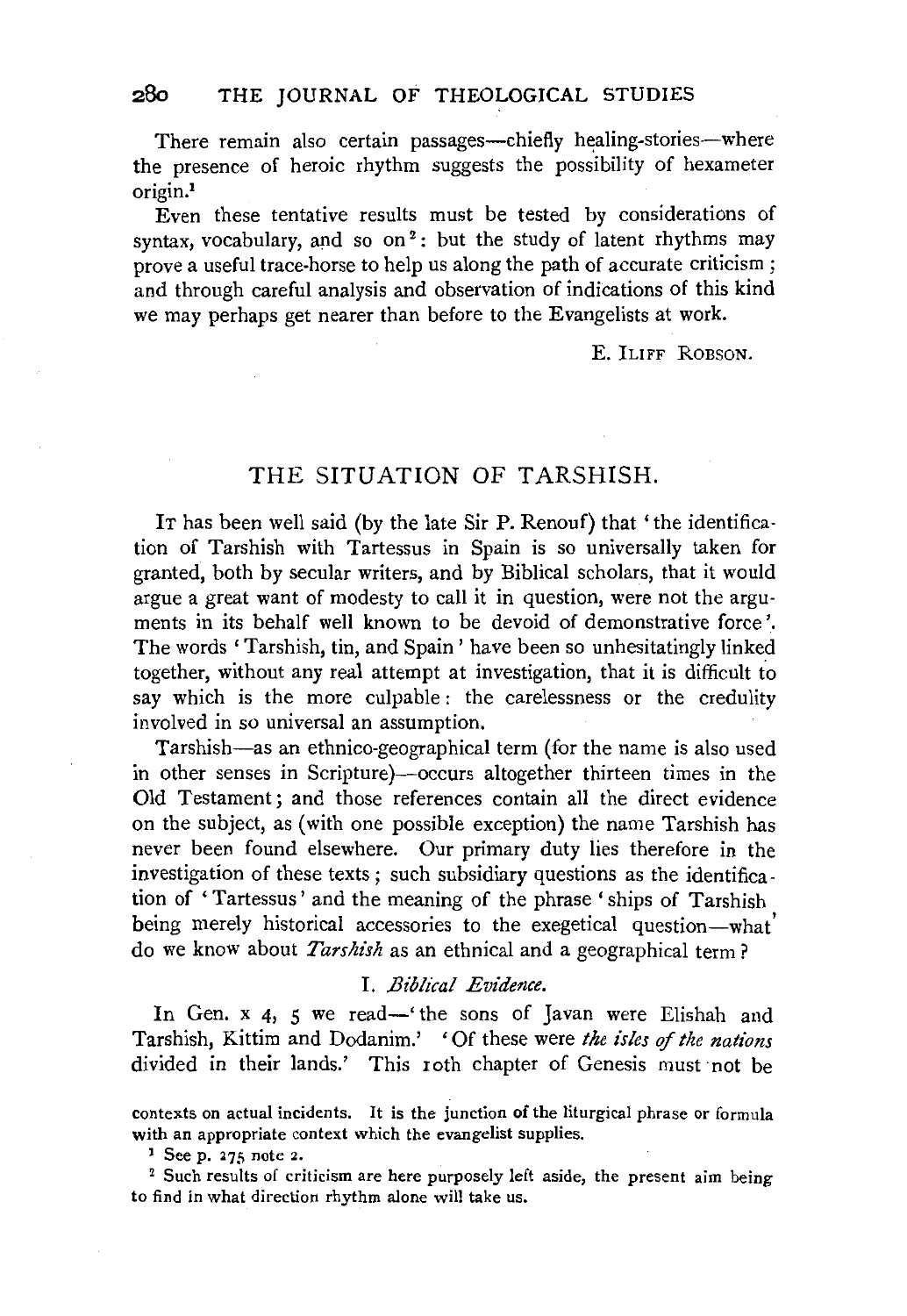regarded as a strict and scientific ethnological list. Such races of men as fell within the horizon of the writer are enumerated from the point of view of the geographer rather than that of the ethnologist. Also (as Schrader pointed out) the Japhetic family is arranged in two series: the first-Gomer and his sons-containing more distant races, whilst the second-Javan and his sons (among whom Tarshish is included)comprises those nations living in nearer proximity to the Hebrews. Moreover, these lists are each arranged in the order of a survey from West to East, though of course geographical knowledge was then only in its infancy. This systematic arrangement of the 'sons', being an admitted fact, furnishes valuable and reliable data for determining the locality of Tarshish if we can (within reasonable limits) fix the cognate races.

The first of these is Javan, which has been decisively identified with the Ionians; a term that includes all that mixed body of early Aryan inhabitants of 'the isles of Greece ' and the Eastern Mediterranean which gradually became known to the Hebrews through the medium of Phoenician commerce. The evidence for this identity will be found carefully summarized by Dr Sayee in his article on 'Javan' in Hastings *Bible Dictionary.* 

The three names associated with Tarshish as 'sons of Javan' are Elishah, Kittim, and Dodanim, which are Hebraized eponymies known to Hebrew writers through the reports of Tyrian traders. From 'the isles of Elishah' they obtained one of their precious purple dyes, the *murex brandaris* for which the isle of Cythera and the eastern coast of the Peloponnesus became famous at a very early period. In fact the stormy Cape Malea (the southern promontory of Greece) for a long time constituted the extreme limit beyond which even those hardy traders dared not venture into unknown western seas. It was the district over which, in the Homeric age, the wise counsellor Nestor ruled, who himself was the son of a Tyrian colonist Neleus. The Pelasgic E $\lambda \omega \tau$  (whence is derived the Hebrew 'Elishah') at that time inhabited this district, though soon afterwards they were reduced to slavery by Doric invaders,<sup>1</sup> and passed almost into oblivion.

Again, Josephus was undoubtedly correct in identifying the 'isles of Kittim' with Cyprus, though probably the term also included Crete,<sup>2</sup> both of which islands still possess ample remains of primitive Phoenician occupation : Dodanim should doubtless be read רוֹרָנִים as in 1 Chron. 17 (the parallel passage), and denoted the famous island of Rhodes in the Aegean, where was another ancient Phoenician colony at Camirus.

In the face of such evidence as this it seems superfluous to enlarge

<sup>1 &#</sup>x27; Return of the Heraclidae ' *circa* 900 B. c. 2 Josephus *Ant. Iud.* ix 14. 2.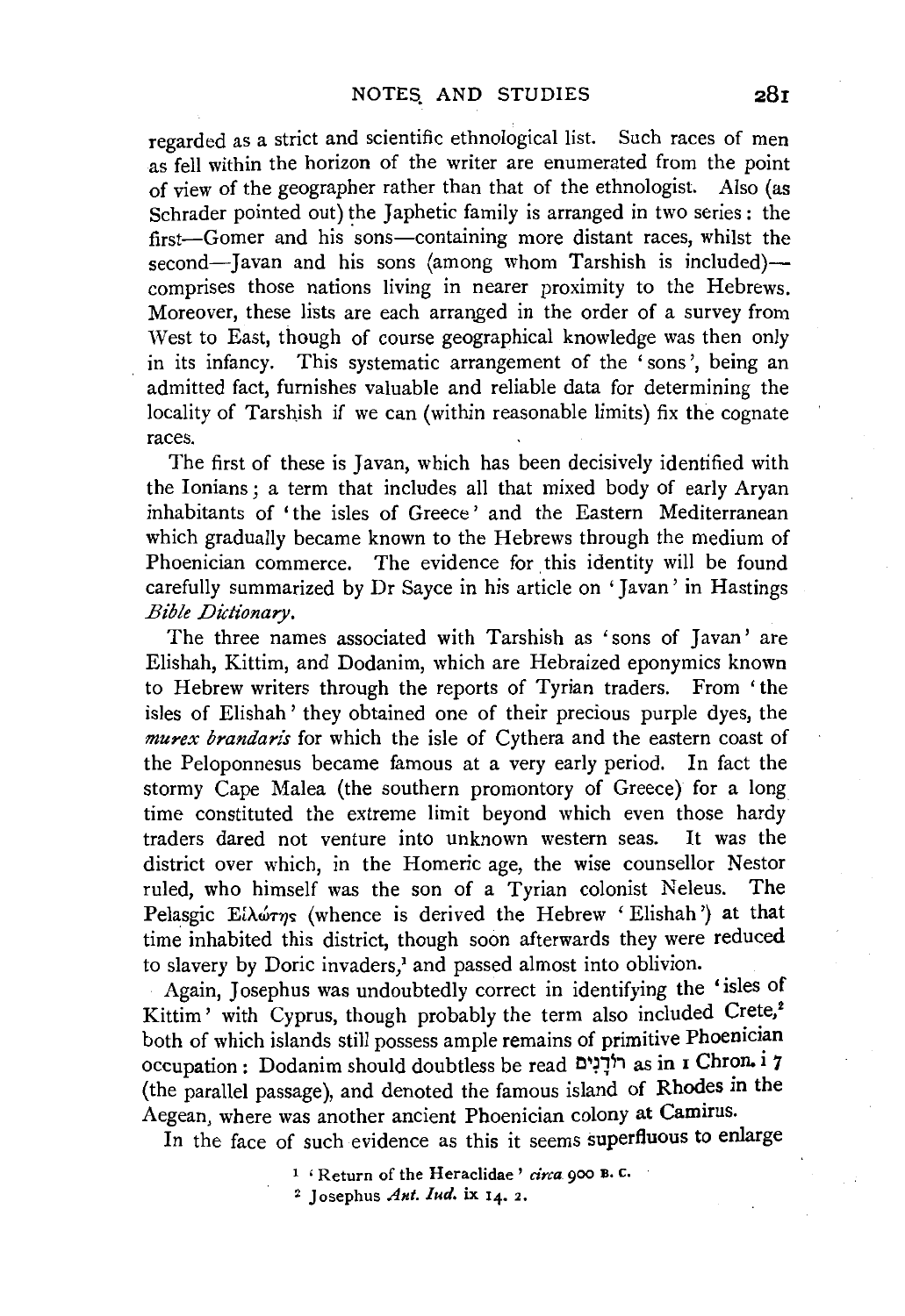on its opposition to any inference that the allied ethnical term 'Tarshish • should be identified with a hypothetical Phoenician colony (or group of colonies<sup>1</sup>) out in the Atlantic Ocean, two thousand miles away from the others.

There is, however, the view maintained by Josephus and other Jewish writers/ that Tarsus (St Paul's birthplace) is Tarshish: a view which might, so far, seem probable. But the objections raised against it are so many and so cogent that, when combined, they are fatal to its tenability.

There is first a philological objection. The identity of the Septuagint *®ap(dis* and the classical *Tapuos* is philologically unsound. The distinction between the ® and T is consistently maintained throughout all our evidence, as is also the force of the Hebrew *long I* (chiriq) in the second syllable, represented in Greek by the diphthong  $\epsilon$  but never by the short  $\alpha$ . Then again, neither of the two sibilants in Tapoo's is a radical; the first s being the Hebrew  $\mathfrak{t}$  (zain) softened from the Phoenician name  $\text{TARZ}$  [ $29\text{H} = \text{Tr}$ , and the second s being the usual Greek termination for a nominative case in such foreign names. But the most insuperable objection to the identity of Tarshish and Tarsus is the fact (conclusively proved by monumental inscriptions) that the early inhabitants of Cilicia were connected far more closely with the Asiatic Hittites than with the European Ionians. In fact, Tarsus (which, by the way, was never a seaport) was a primitive Hittite city dedicated to the deity Tark or Sandan; and we may be absolutely certain that no Old Testament writer would so confuse a tribe of Mongolian Hittites with the white-skinned, blue-eyed Aryans of Greece and the Mediterranean isles as to call Tarshish (meaning Tarsus) a son of Javan.<sup>1</sup>

Rejecting, therefore, the theory that Tarsus is meant, let us proceed to another incidental consideration which has an important bearing upon the identification of Tarshish, namely, its intimate connexion with the 'isles of the nations'.

In Ps. lxxii 10 we read 'the kings of Tarshish *and* of *the Isles* shall bring presents'. In Isa. lx 9 God Himself is represented as saying-' the Isles shall wait for Me, and ships of Tarshish to bring thy sons from far', whilst in Isa. lxvi 19 Javan, Tarshish, and the Isles are again grouped together. We meet with an analogous expression—' the Isles of the Sea' on the Egyptian monuments, where it always means the larger islands of the Eastern Mediterranean. I am aware that too much

1 Rawlinson *Phoenicia 6g.* 

<sup>2</sup> Josephus *Ant.* i 6. I and ix Io. 2. Cf. also *Judith* ii 23.<br><sup>3</sup> The value of Josephus's geographical knowledge is discounted by his statement that Jonah, on his way to *Tarsus,* was vomited by the fish on the shore of the Euxine Sea.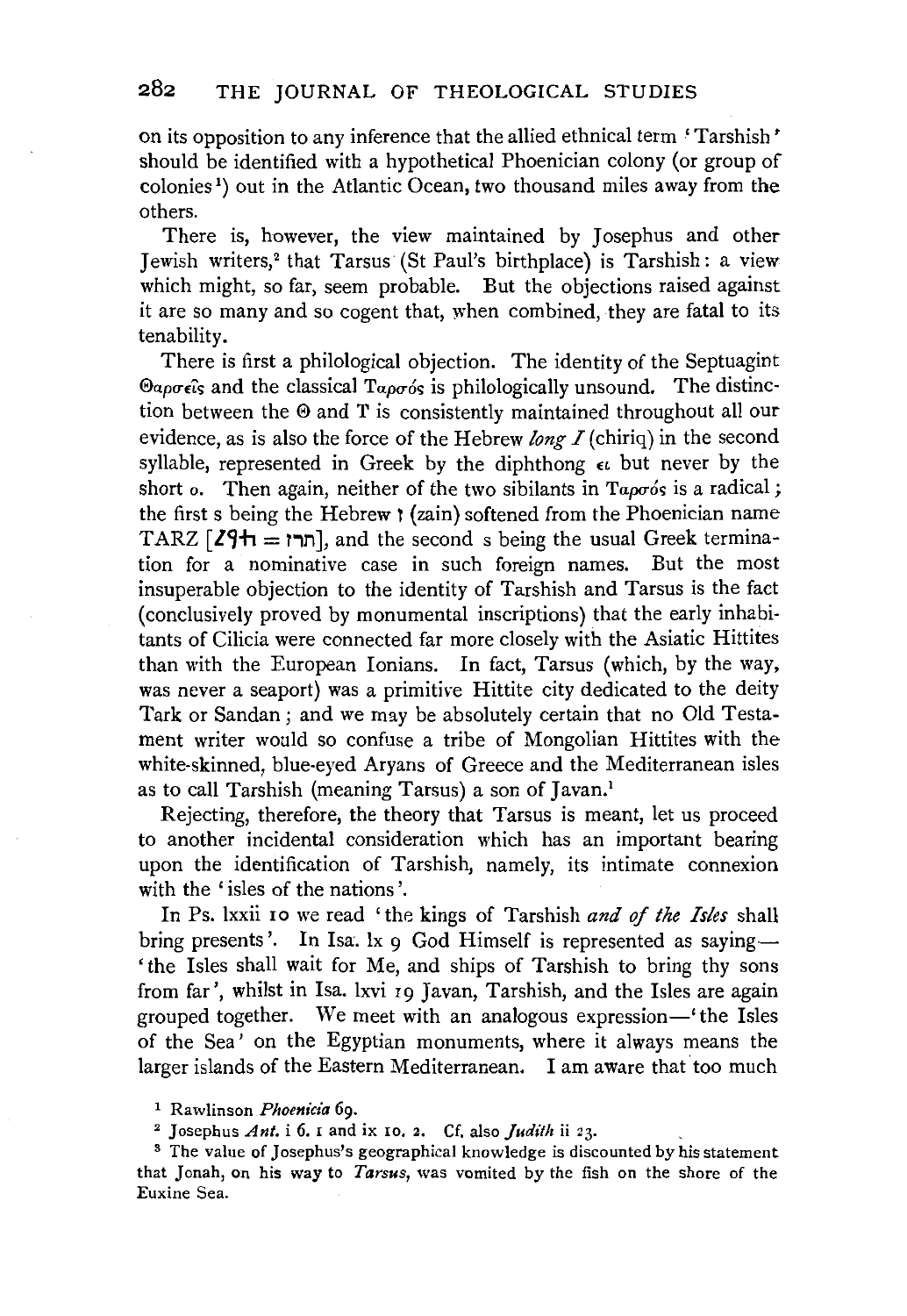stress must not be laid upon this point, and that the Revisers have accordingly favoured the ambiguous term 'coastland' as a marginal alternative for 'isle'. But in Ezek. xxvi  $18$  we find the unequivocal expression 'the isles that are in the sea', and there are other references which leave us in no doubt that Hebrew writers did know what an island is-and used the proper term  $\cdot$  for it. Also, as we bear in mind the parallelism which characterizes Hebrew poetry, we may naturally infer that Tarshish was one of the islands thus referred to.

In concluding this part of our enquiry, I think there can be no reasonable doubt that the various Biblical references all refer to one and the same place, and that place the one inhabited by the Ionian nation named Tarshish in Genesis x 4·

Other references might also be examined, but perhaps enough has been said to furnish fair presumptive evidence that Tarshish should be looked for among the *islands* of the Mediterranean, especially as these remaining Biblical references to Tarshish, although interesting in themselves, throw but little additional light on its position. From Jer. x 9 we learn that 'silver, beaten into plates' for overlaying images was a well-known export; other minerals for which Tarshish was then a famous emporium being iron, lead, and a certain metal called בְּדִיל which has been tentatively translated 'tin'.<sup>1</sup> Of course it does not necessarily follow that all these metals were mined at Tarshish (though doubtless some were), but merely that the mineral products of neighbouring lands were from thence shipped to Tyre. A point on which great stress has been laid (though injudiciously) is this connexion of Tarshish with the metallic substance known to the Hebrews as  $r=1$ : and translated ' tin ' in our Bibles. It is an acknowledged fact that the Phoenicians, as early as the third century B. c., did visit the Scilly Isles and the coast of Cornwall, and thence obtained tin. It is also true that a small quantity of this *cassiten'te* has been found in Southern Spain. But to assume that a systematic commerce in tin existed between Tyre and either Spain or Britain, at least 700 years previously, is flagrantly to defy evidence and probability, and to assume what is practically impossible. And, *a fortiori,* I may, in passing, add that Tarshish was evidently not a mere place of barter, but was an important Phoenician colony, in intimate connexion with the mother-country, Tyre.

Even supposing we accept the hypothesis that the Hebrew  $\frac{1}{2}$  is 'tin', the fact proves nothing for our present purpose. Tin was known to the Hebrews only as the (reputed) alloy<sup>2</sup> in the bronze used for weapons and other tools or instruments. But bronze (containing about Io per cent. of tin) was unquestionably known in Egypt, Crete, Akkad,

 $1$  Ezek. xxvii 12.  $25$  Cf. Isa. i 25.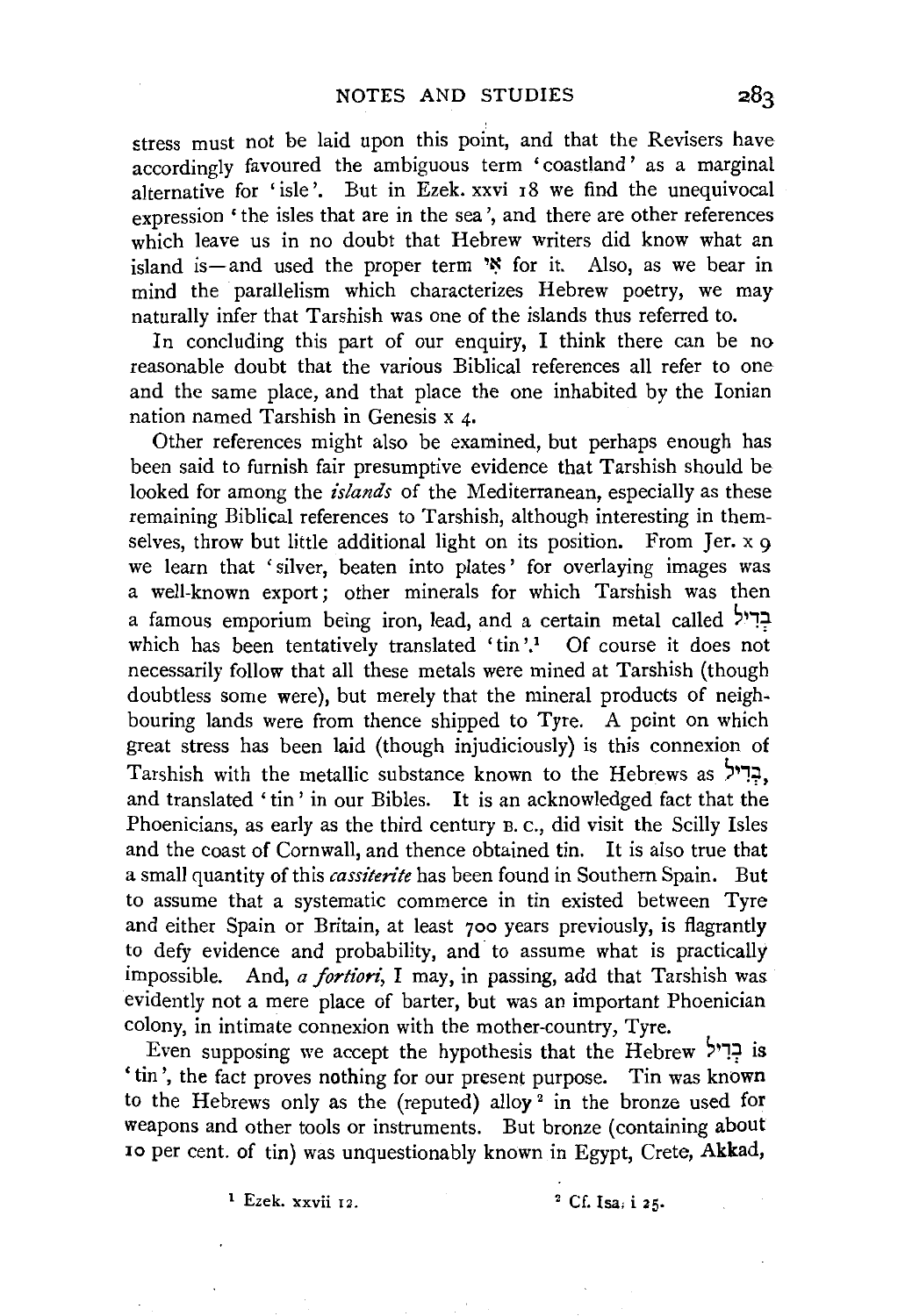and Mycenae many centuries before the first Phoenician vessel ploughed the waters of the Mediterranean; and neither then, nor in any subsequent period,<sup>1</sup> was there that universal reliance on Tarshish for tin which has been so hastily assumed by those who think that the whereabouts of Tarshish is to be thus crudely decided by the whereabouts of tin.

A few words are perhaps desirable in regard to the difficulty raised by the references in 2 Chronicles (ix 21 and xx 36) to ships which (in the former case) ' went to Tarshish ' from Ezion-gaber, a port on the Red Sea; and brought back to Solomon 'gold and silver, ivory, and apes and peacocks'. Obviously these exports are very different from those we have hitherto considered, and cannot be explained as European products. Bochart got over this difficulty by assuming that there were *two* different Tarshishs-one in the Mediterranean, the other in the Indian Ocean.

The frequent occurrence, however, of the phrase אֲנָיוֹת תַּרְשָׁישׁ a synonym for large vessels furnished with both sails and oars-the 'East Indiamen ', in fact, of ancient commerce-suggests a different and far simpler interpretation. It is clear, from  $\bar{I}$  Kings xxii 48, that the destination of Jehoshaphat's vessels was *Ophir*, even though they are termed 'ships of Tarshish ', and the natural inference is that the part. ni:l?n in 2 Chron. ix 2 I is an interpolation of the Chronicler, in a mistaken effort to elucidate the ambiguity in אֲיָיוֹת תַּרְשִׁישׁ at a time when its original signification had become obsolete. This is the view taken by De Wette, Winer, Gesenius, Ewald, Movers, Hävernick, and most other modern authorities, and one which entirely meets the case.

## II. *The Evidence as to* ' *Tartessus* '.

We have now briefly examined all the Biblical evidence on the subject. Summarized, it amounts to this. Tarshish was an island, or part of an island, in the Mediterranean, inhabited by a numerous and civilized Pelasgic people; renowned for its supply of several. valuable minerals, and for the technical skill of its metal-workers. It was an island, moreover, on which a very early Tyrian settlement was made, which, in the seventh century B.C., had grown into a very important and flourishing Tyrian colony.

1 Oxydracan ambassadors gave presents of 100 talents of tin to Alexander in India. See Q. Curtius *De Rebus Alex. Mag.* ix 8. 1.  $\sum_{i=1}^{n}$  is more likely to be the 'bdellium' ( $\overrightarrow{P}$ ,  $\overrightarrow{P}$ ) of Gen. ii 12, and was of oriental origin. Kaovirepos is derived from Sansk. KASTIRA, which induces the inference that prehistoric tin came from Drangiana or some other stanniferous area in the Far East. But the point is an immaterial one.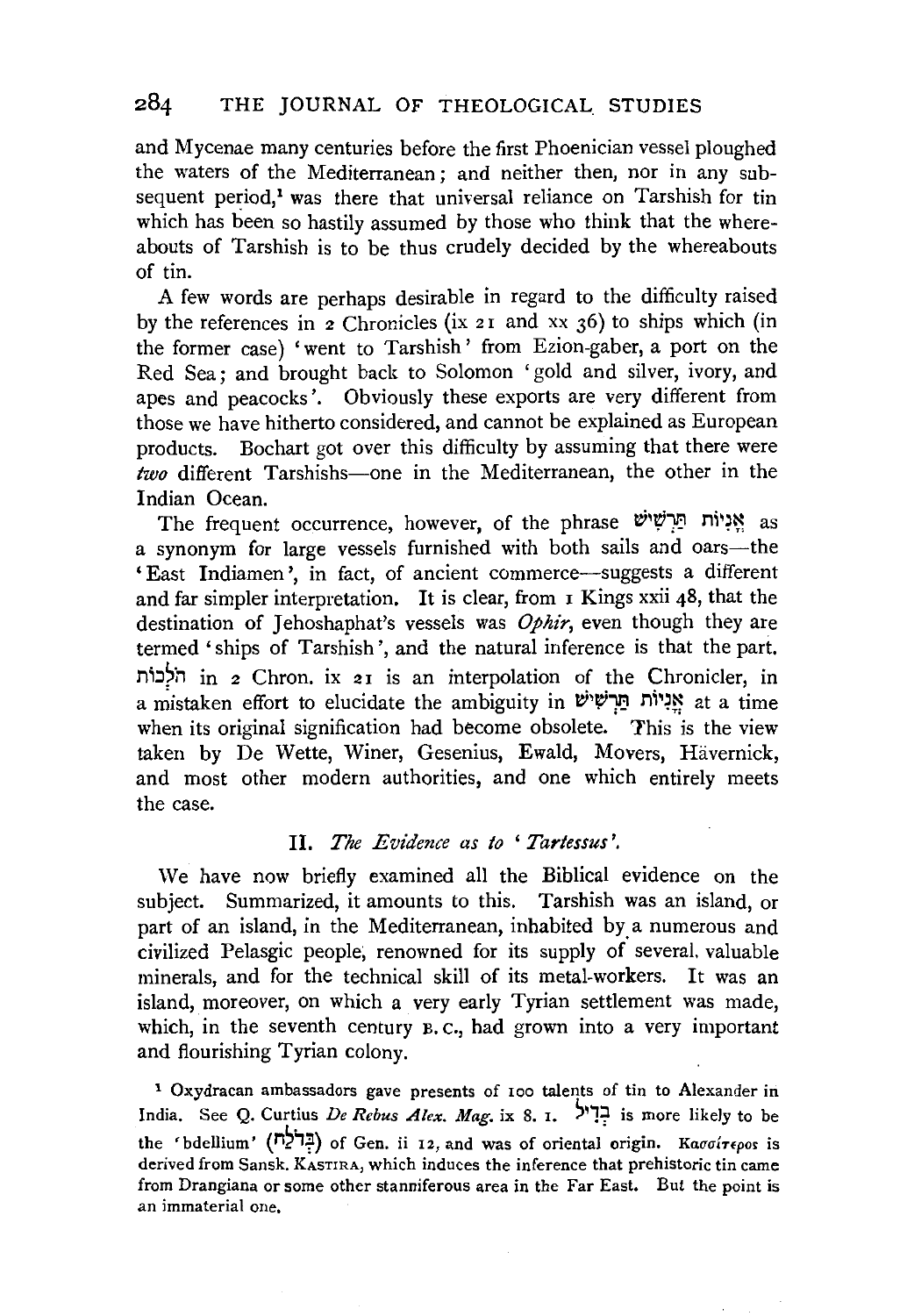We now turn to the modern theory that Tartessus (a name which, it is needless to add, does not occur in the Bible) is the place really signified. We, therefore, naturally enquire, What do we know about such a place? Are we sure that Tartessus ever existed? Did the Phoenicians ever have any colony there? These are important questions, concerning which all the available evidence was collected many years ago by the late Sir G. Cornewall Lewis, and printed as an article in *Notes and Queries* (1859).

The first author to mention Tartessus is Stesichorus,<sup>1</sup> a Sicilian poet in the sixth century B. c., who names it as a *river* in Spain, which · Strabo subsequently identified with the Baetis, to-day called the Guadalquivir. Two other Greek poets-Anacreon and Simonides of Ceos (both *circa* 490 B.C.)—confirm this statement of Stesichorus. But from Herodotus, a few years later, we learn that dwelling near its banks in the sixth century B, c. there was an obscure Iberian tribe called the Tartessii, governed by a chief Arganthonius, who was remarkable for having been 120 years old when he died.<sup>2</sup> Hesiod's  $\pi\epsilon\rho(\rho\rho v\tau o\nu$  'Epv $\theta\epsilon(\eta\nu,^3)$  where Hercules went to capture the oxen of Geryones, was identified by Pherecydes of Athens<sup>4</sup> as the island of Gades ; though Pindar states merely that Hercules went to  $\tau$ às  $\pi \nu \lambda \alpha s$ *Γαδειρών*, evidently meaning thereby the rocks of Gibraltar and Abyla. and elsewhere he (i. e. Pindar) says 'what is beyond the Pillars is inaccessible '.<sup>5</sup> Apollodorus, however, does certainly speak of a place Tartessus, in connexion with Hercules's voyage.<sup>6</sup> But Apollodorus was 350 years later than Pindar, and he betrays the geographical ignorance prevailing even in his time by saying that  $\pi a \rho \epsilon \lambda \theta \omega \nu$  Taprnov ov Hercules arrived at the Pillars, thus obviously assuming that the supposed Tartessus was *within* the Mediterranean.

As regards Gades, no one doubts that from the tenth century B. c. or possibly even earlier still-the Phoenicians had a trading station, which soon grew into a successful colony, at Γάδειρα (so-called from its Phoenician name Agadir, meaning 'an enclosure') which by the Latins became changed to 'Gades ', and by the Spaniards to 'Cadiz'. But there is absolutely no ground for supposing that Gades was preceded by a still earlier Phoenician colony called Tarshish, especially a colony of such wealth and importance as is demanded by the Biblical references to Tarshish. Certainly whatever commerce then came to Tyre from Western Spain must have come from Gades, and after the domination of Carthage it passed to that emporium rather than to Tyre.<sup>7</sup> Now it

<sup>&</sup>lt;sup>1</sup> Quoted by Strabo iii 2. II. <sup>2</sup> Herodotus i 163. <sup>3</sup> Hesiod *Theog.* 290.<br><sup>4</sup> Pherecydes in Müller *Frag. Hist. Gr.* i 132.

<sup>&</sup>lt;sup>5</sup> Pindar *Nem.* iv 112; *Olymp.* iii 79. <sup>6</sup> Apollodorus *Biblioth.* ii  $\epsilon$ , 10. 7 Renouf *Proc. of Soc. Bibl. Arch.* 1894, p. 106.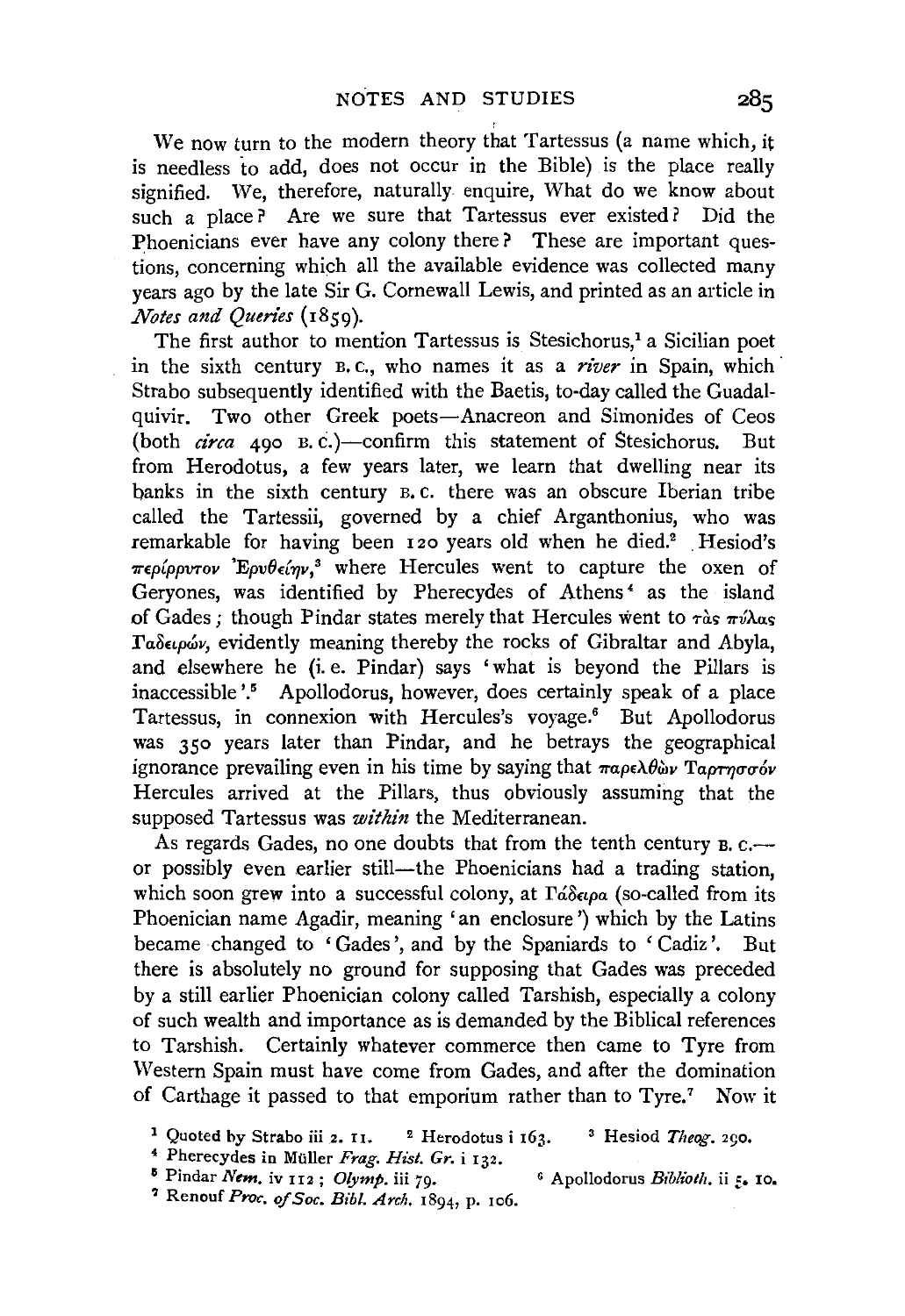is incredible that Gadeira (which possessed a name familiar in Hebrew) could have been known to the Hebrews only as Tarshish (which has not a Hebrew etymology). It is equally incredible that Tarshish and Gadeira could have co-existed together as neighbouring colonies, or they would certainly have been mentioned *together,* either in the Bible, or in the various Greek references to the adventures of Perseus and Hercules. So far, however, from that being the case, Herodotus,<sup>1</sup> in narrating a story about the Samian navigator Colaeus who, driven by contrary winds, had paid an involuntary visit to this Tartessian tribe about 640 B. c., says that Colaeus found them a peaceful people apparently quite unacquainted with Phoenician commerce, even though Gades, a settlement just off the coast, had existed for some *zoo* years. Clearly Herodotus knew nothing about a Tartessus holding commercial dealings with Tyre or Sidon.

In fact the main authority for the theory that Tartessus was a *place*  (not merely the name of a *river)* is a passage ascribed to Scymnos of Chios (an obscure Greek geographer, living about the third century B.c.). In that passage<sup>2</sup> Tartessus is definitely described as a city, two days' sail beyond Gades, and as renowned for its wealth of gold, tin, and copper-products which, by the way, are very different from the murenas of which a Tartessian fame had reached Aristophanes, or even the peculiar kind of weasel found there which Herodotus recorded.3

But that specious description of Tartessus may safely be dismissed as mythical, for Meineke proved conclusively, in 1846, that the entire poem from which it is taken is a forgery of the first century B. c., at which time Diodorus and Strabo assure us that no authentic evidence for such a town as Tartessus was in existence.

The silence of Pseudo-Scylax, who wrote an account of Spain in his work called 'Periplus' about 350 B. c., as to such a city is very signi- .ficant; as likewise is the silence of Artemidorus of Ephesus and Poseidonius in the second century B. c., because both of those writers knew Iberia intimately, and mention its various towns. Coming down later than the Christian era we find Pliny,<sup>4</sup> Pausanias,<sup>5</sup> and Avienus<sup>6</sup> suggesting that Tartessus was an old name for Gades (a suggestion which we have already seen to be impossible), and Arrian<sup>7</sup> calling it a  $\kappa\tau\omega\mu\alpha$  Φοινίκων, also apparently thereby meaning Gades. On the other hand Pliny, Ptolemy, and other classical geographers identified

1 Herodotus iv 152. 2 Scymnos v 162. 3 Aristophanes *Frogs* 475; Herod. iv 192.

' Pliny is unreliable, because in *Nat. Hist.* iii 3 he identified Tartessus with Karteia, whereas in iv 36 he identified it with Gades.

5> Pausanias vi 19. 6 Avienus *Ora Marit.* 85. 269.

7 Arrian *De Exped. Alexandri* ii 16. § 3·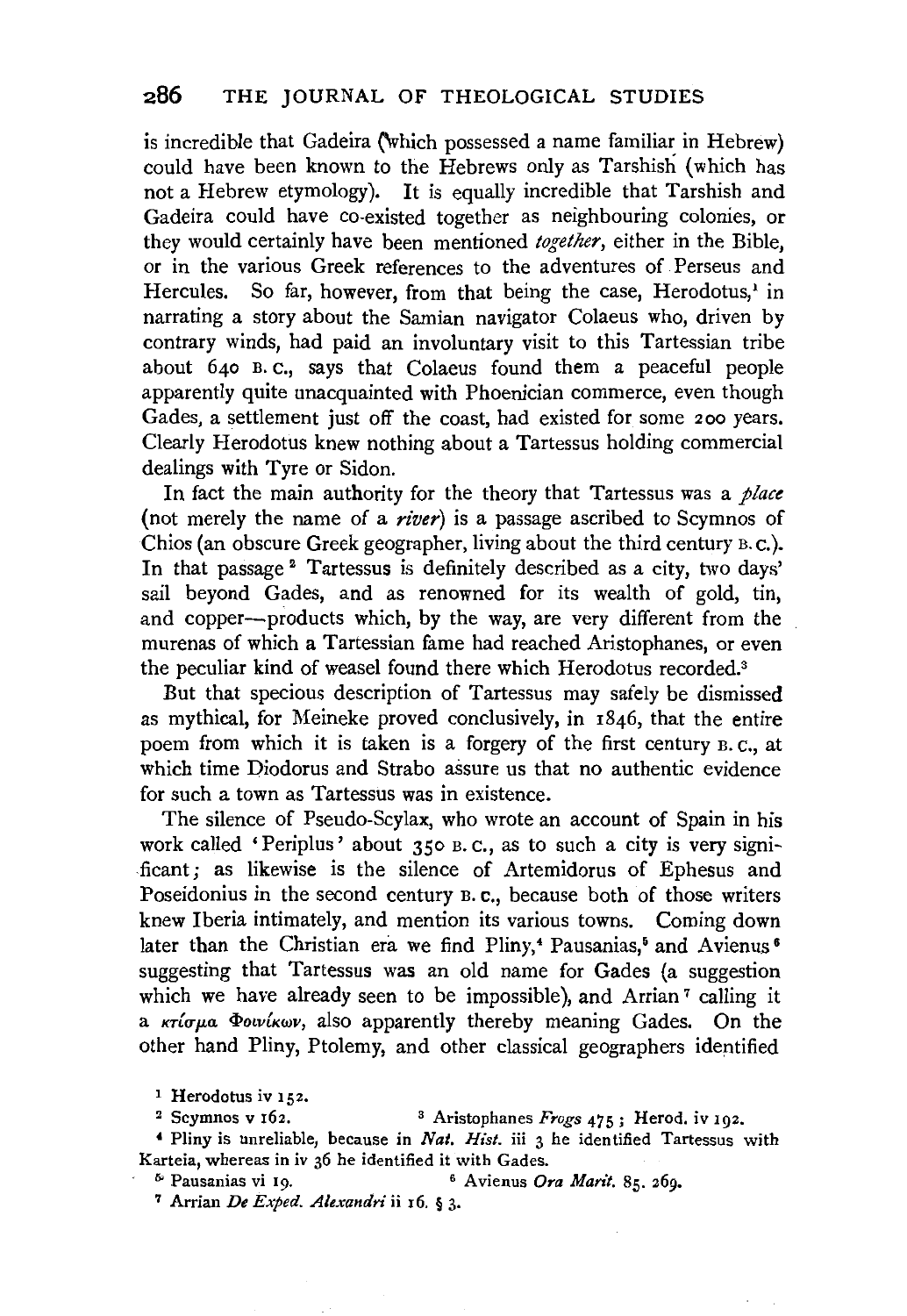it with Karteia/ an obscure (but much later) *Carthaginian* settlement immediately east of Gibraltar, which, having always had a Phoenician name, could never have been called either Tarshish or Tartessus. As there certainly was an Iberian tribe called the *Tartessii,* inhabiting the mainland somewhere near the island of Gades, the probability is that, owing to the meagre and inexact knowledge available to ancient geographers concerning so distant a locality, the Tartessian district and the ancient Phoenician colony of Gadeira became confused, and so the misconception arose that the colony was named Tartessus.

In conclusion we ask who first proposed to identify this purely hypothetical town with the Biblical Tarshish? So far as I have been able to trace, it seems to have originated with a learned Spanish Jesuit named Pineda, who wrote several Biblical commentaries about the year 16oo (died 1637). In his work *De Rebus Salomonis* (iv 14) he discusses the subject at considerable length, and quotes a vague statement of Anastasius Sinaita, a seventh-century monk, that Tarshish was 'Hesperia in the West'. Pineda, therefore, merely on the ground of similarity of name, asserted that Tartessus must be identical with it. His theory remained unnoticed, however, until adopted by the famous Oriental scholar Bochart, a generation later, in his great work on 'Biblical Geography'.<sup>2</sup> Bochart quoted Eusebius as the authority for his opinion, but gave no reference to support it, and, unfortunately for him, the opinion of Eusebius is still ascertainable from his *Onomasticon,8* and proves beyond question that he thought Tarshish was Carthage. Michaelis,<sup>4</sup> and Gesenius<sup>8</sup> (to whom the matter was only of incidental concern), were content to accept the opinion of Bochart ; and thus the theory that Tarshish was a Phoenician colony on the west coast of Spain received the added support of their names, though they do not appear to have ever made any attempt to sift the evidence before giving their personal *imprimatur*  to the theory. After them came the pens of ready writers who, under the misleading term 'popular knowledge', have made themselves wholesale disseminators of errors on this as on many other similar matters. With the exception of the article in Smith's *Bible Dictionary* no really critical examination of the evidence was made until the late Sir Peter Renouf in 1894 drew the attention of the ' Society of Biblical Archeology' to the baselessness of the common hypothesis; and requested me to

<sup>2</sup> Bochart *Phaleg* iii 7. <sup>8</sup> Eusebius *Onom.* sub nom.

- 
- <sup>6</sup> J. D. Michaelis *Spicilegium* i 82. 5 Gesenius *Heb. Lex.* sub nom.  $\mathcal{W}^{\text{up}}$ .

<sup>&</sup>lt;sup>1</sup> Probably Steph. Byzant. meant Kapreia when he said Taponiov, and was merely copying Apollodorus. Καρτεία οr Καρθαία = Phoen. ΝΤΡΙ ' city'. It is with Karteia that Smith identified Tartessus, whilst Winckler prefers the unknown Taponiov, which he erroneously identified with Mastia *(Forschungen* i 445).<br><sup>2</sup> Bochart *Phaleg* iii 7. <sup>8</sup> Eusebius *Onom*, sub nom.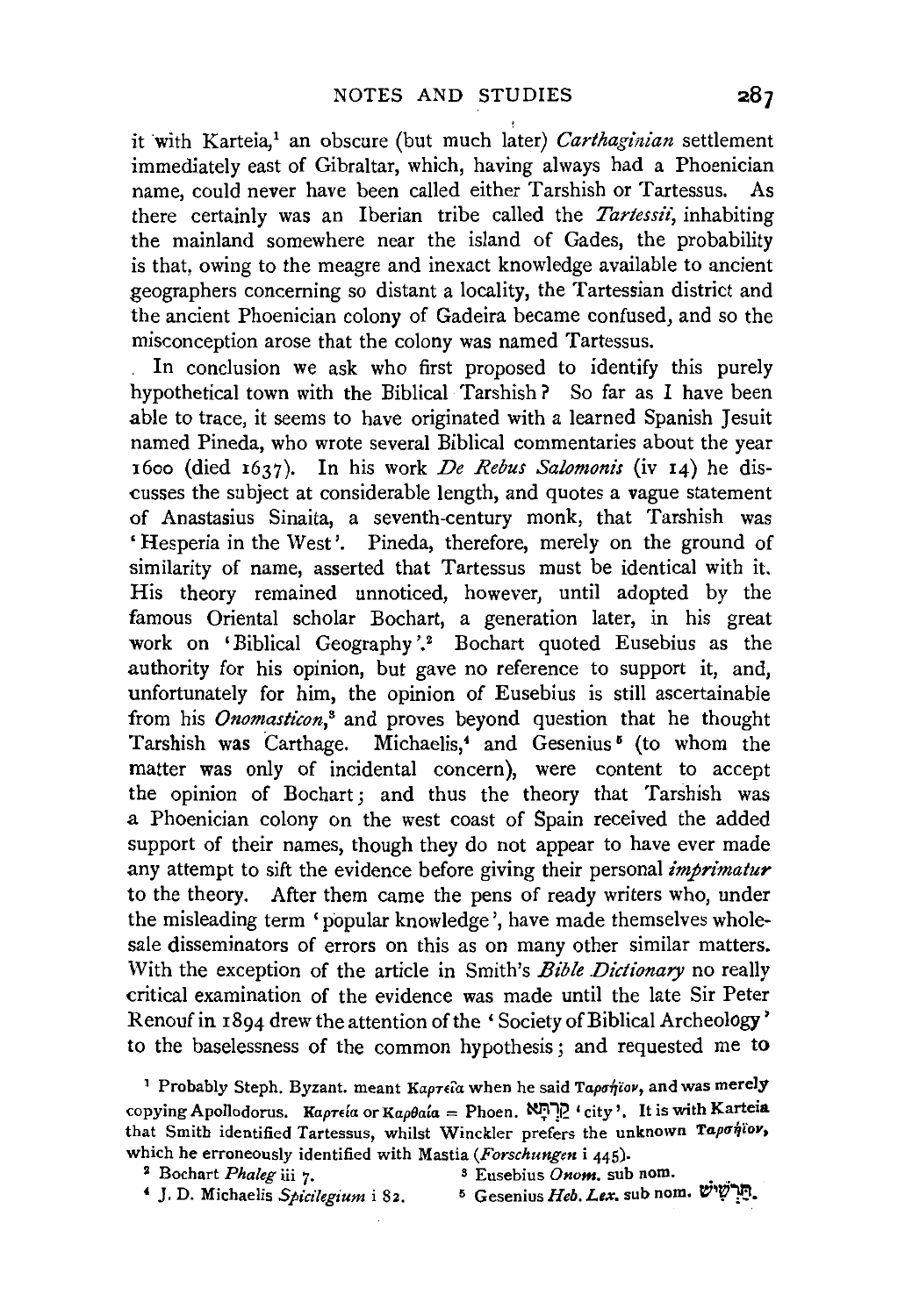follow up the enquiry, which I thereupon did. I had finished my examination of the evidence and written out the results of it before the publication of Dr W. Max Müller's article 'Tarshish' in Hastings  $D.B.$  (1902). Though the conclusions which I reached are in the main the same as his, there appears still to be room for such a summary of the results of my own independent investigation as this article affords.

## III. *The Constructive Evidence.*

Rejecting then as untenable the traditional theory that Tarshish was in Spain, we turn elsewhere; and, remembering the extremely early date at which Tarshish and Tyre were intimately connected (say g8o B. c.), and the primitive means of navigation then existing, we naturally look nearer to the mother-country-among the islands of the Mediterranean. We know that among the very earliest Tyrian settlements were several in Sicily and Sardinia. Passing the dreaded dangers of Scylla and Charybdis, Tyrian mariners traded all along the north coast of Sicily at and from a remote period. Early in the eleventh century B. c. they planted an island colony at Motya in its north-west corner, a colony which they retained uninterruptedly for the next seven centuries. But the greatest and probably the oldest of their Sicilian settlements was that northern city which subsequently was called *II avopuos* by the Greeks (its original Phoenician name is now unknown), and which still flourishes under its modern name 'Palermo'.

The Phoenicians on their arrival found the country already occupied, not only by barbarous tribes of aboriginal Sikans, but also by a far more civilized race called the Elymoi. The latter were closely allied to the Etruscans, and it was their renown as metal-workers and builders which probably originated the stories of the Hekatoncheires. Their Cyclopean strongholds at Eryx and Egesta must evidently have closely resembled the Pelasgic structures at Mycenae and Troy.

Passing on from Sicily, still pressing westward, the Tyrian navigators came to Sardinia, where too they established several trading stations. One of these, Tharros, which became an important Phoenician colony, was on an island at the mouth of the river Thyrsus (mod. Tirso). The similarity of the names Tharros, Thyrsus, and Tarshish may perhaps be only a coincidence, but there is no doubt that the two former names are closely connected with the Turshoi, another highly civilized race, in all probability the Tyrseni of Southern Italy, from whom the Etruscans were descended.

We know from Egyptian records that these Turshoi, with certain Sardinian and Sicilian allies, on two occasions prepared a fleet, and actually menaced the power of the great Pharaohs by invading Egypt. So eminent was their civilization, and so vast their resources, that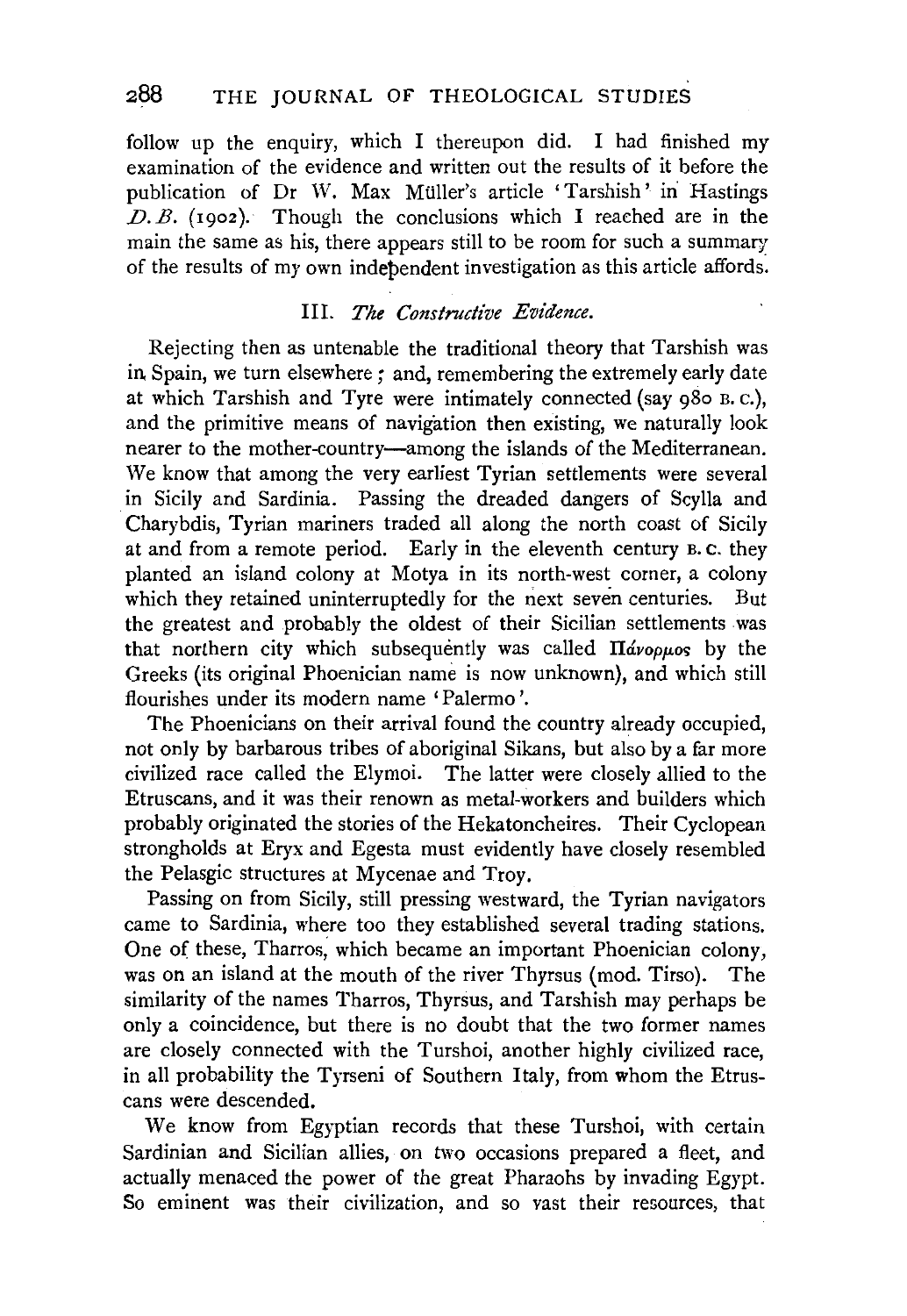Menepthah II (the Pharaoh of the Exodus) was only able to expel them with great difficulty; a point which indirectly may have affected his recorded dealings with the Israelites in their contemporaneous demand for emancipation.

Even if (for the sake of argument) we suppose this maritime confederacy to have been brief and temporaty, the nations constituting it would continue to flourish; and the Phoenician traders who came in contact with them a century or two later would be only too pleased to maintain intimate and amicable relations with them. So important were they that their entire omission from the list of Ionian nations in Gen. x is difficult to account for. But, of course, if the term Tarshish covers one or more of these allies, all becomes clear. Readers of Dr W. Max Müller's article on 'Tarshish' (in Hastings  $D. B.$ ) will be aware that this is the conclusion at which he also arrived.

In fact the only point on which we really differ is the question as to which people may best be regarded as the predominant partner in the league; the Turshoi, the Sikels, or the Sardinians. Whilst he inclines to the Tyrseni, I consider the evidence seems to point to the inhabitants of Sardinia and Sicily, from the former of which islands the Tyrseni migrated to Italy.

It is in Sardinia that the most numerous and the most ancient remains are to be found. Sardinia still exhibits those enormous stones, so characteristic of the prehistoric builders. Thousands of wonderful erections called 'nuraghi' lie scattered all over the island, similar in plan though varying in size and materials, absolutely different from all other buildings in the world. Centuries before the principle of the arch was understood by the masons of Greece and Rome, every chamber in these Sardinian 'nuraghi' was roofed with a perfect dome or cupola of stones beautifully fitted together. Other Sardinian antiquities -the 'Tombs of the Giants', and the huge upright monoliths called 'perdas'-although of native construction, shew traces of Phoenician influence, thus confirming the inference that the real centre of this obscure civilization was Sardinia, though probably it was tapped by Tyre (and by Greece) first of all in Sicily.

From the earliest ages Sardinia has been renowned for its mines of gold, silver, iron, lead, and other metals. Vast excavations, still extant, shew they were worked for centuries, even as they furnish the main exports from the island to-day. In Sicily also minerals abound, and it will be remembered that it was this metallic wealth which formed the historic basis of those semi-mythical voyages of Hercules, Perseus, and other early Achaean adventurers, and also originated the fables of Zagreus, Medusa, and the Gigantes. Under the analogous Tyrian stories of the Cabeiri, patrons of navigation and metallurgy, we trace

VOL. XVII.

 $28q$